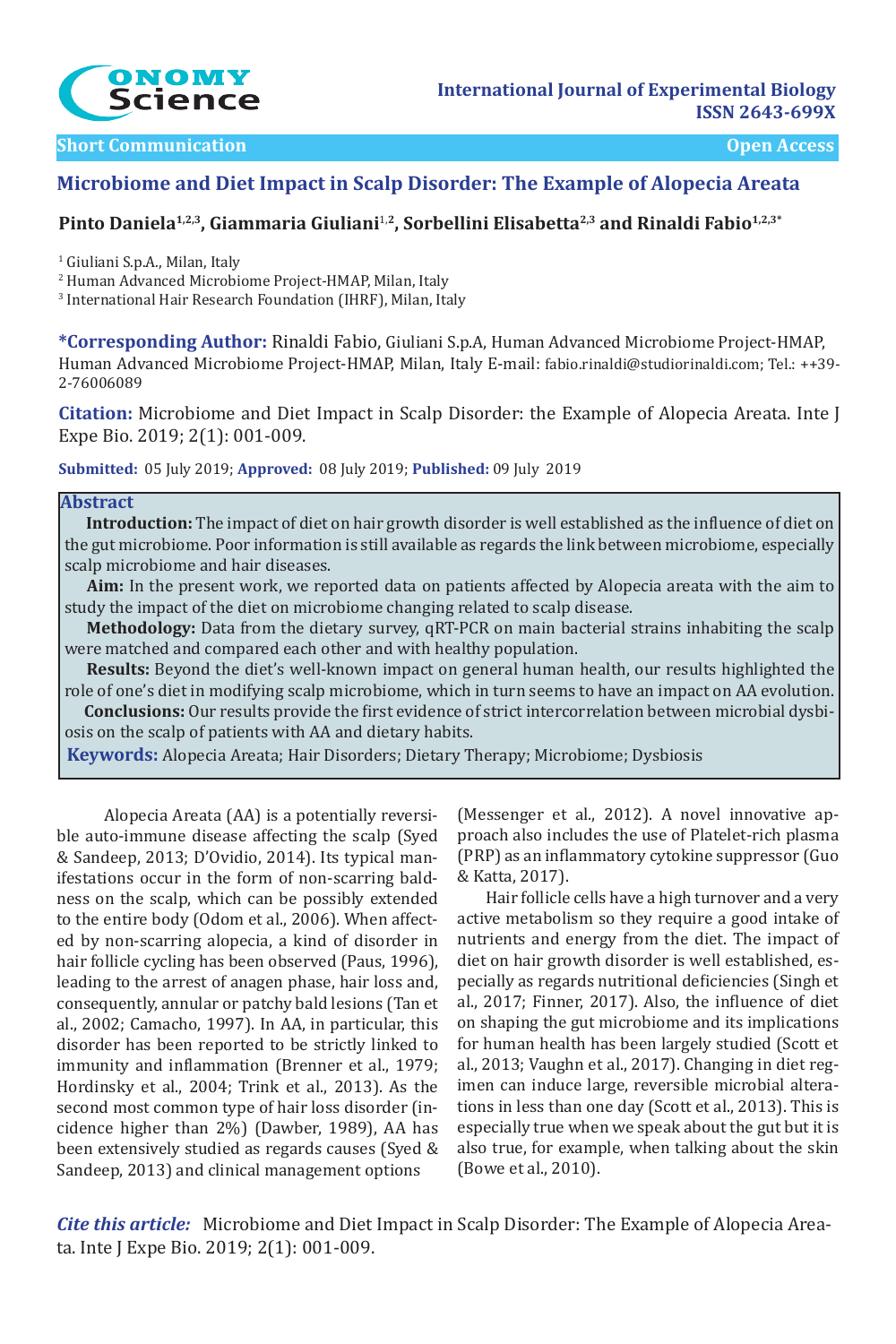Poor information is still available as regards the link between microbiome and diseases and they are mostly related to gut microbiome (Rebello et al., 2017; Borde & Astrand, 2018). But poor knowledge is currently available about the impact of changing in scalp microbial communities in hair disorders (Clavaud et al., 2013; Xu et al., 2016). In a recently published work (Rinaldi et al., 2018) we reported, for the first time, evidence about a microbial shift in hair loss disorder, such as Alopecia androgenetica, AA and Lichen planopilaris. In the present work, we reported data on patients affected by Alopecia areata, with the aim to study the impact of the diet on microbiome changing related to scalp disease Thirty subjects affected by Alopecia Areata (20–60 years old; 30% male) were included in the study. We enrolled all subjects under dermatological control. Subjects have been previously diagnosed by means of clinical examination and classified according to the Severity of Alopecia Tool (SALT) (Olsen et al., 2004). The following exclusion criteria were used for both groups: a) pregnancy or lactation; b) affected by other dermatological diseases; c) anti-tumor, immunosuppressant or radiation therapy in the last 3 months; d) no topical or hormonal therapy on the scalp in the last 3 months; e) use of antibiotics in the last 30 days; f) probiotics in the last 15 days. Therefore, for scalp swab sampling, the last shampoo had to be performed at least 48h before.

 Characteristics of the population studied are reported in Table 1.

| Table 1 Characteristics of the population studied |  |  |
|---------------------------------------------------|--|--|
|                                                   |  |  |

|                   | AA          |  |
|-------------------|-------------|--|
| Age (mean±SD)     | 41.66±13.04 |  |
| <b>BMI</b>        | 23.20±2.38  |  |
| <b>SALT</b> score |             |  |
| S <sub>0</sub>    | 0%          |  |
| $\vert$ S1        | $0\%$       |  |
| S <sub>2</sub>    | 30%         |  |
| S <sub>3</sub>    | 40%         |  |
| S <sub>4</sub>    | 20%         |  |
| S <sub>5</sub>    | 7%          |  |

 Scalp surface has been sampled by mean of swab procedure according to previously reported methods (Grice et al., 2009; Gao et al., 2010), with minor modifications. Genomic DNA from scalp swabs was extracted by mean of QIAamp UCP Pathogen Mini Kit (Qiagen) according to manufacturer protocol, with minor modifications (Klindworth et al., 2013).

 Main bacterial species (Propionibacterium acnes, Staphylococcus epidermidis and Staphylococcus aureus) on the scalp were quantified by real-time quantitative PCR (RT qPCR), using Microbial PCR assay kit (Qiagen). Samples were mixed with 12.5μL of Microbial qPCR Mastermix, 1 μL of Microbial DNA qPCR Assay, 5ng of genomic DNA sample and Microbial-DNA-free water up to a final volume of 25 μL. Positive PCR Control, No Template Control, and Microbial DNA Positive Control were also included. Pan-bacteria assays are also included as positive controls for the presence of bacterial DNA, as human GAPDH and HBB1 for the determination of proper sample collection. The following thermal cycling conditions were used: 95°C for 10 min, 40 cycles of 95°C for 15 sec, 60°C for 2 min. Each PCR reaction was performed in duplicate using an MX3000p PCR machine (Stratagene, La Jolla, CA). Relative abundance in the expression of each strain was calculated using the  $ΔΔC<sup>t</sup>$  method (Vigetti et al., 2008), normalizing fold-change against PanBacteria, using MX3000p software (v.3; Stratagene). Enrolled subjects were also asked to fill out a 7-day dietary survey at the time of enrollment, following being instructed by a dietician on how to record the food and beverages consumed. The food surveys were analyzed by Winford software (Winfood 2.7 Medimatica Srl, Colonnella, Italy) in order to estimate the energy intake and the percentage of macronutrients and micronutrients. The data collected was compared to the tables of food consumption and recommended dietary intakes of the Italian National Institute of Nutrition and Food Composition Database in Italy. The data is expressed as Relative abundance  $\%$   $\pm$  SEM for qRT-PCR analysis. The results were checked for normal distribution using the D'Agostino & Pearson normality test before further analysis. Statistically significant differences in the bacterial community were determined by Student's t with Welch's correction. The analysis was performed with GraphPad Prism 7.0 (GraphPad Software, Inc., San Diego, CA). P–values equal to or less than 0.05 were considered significant.

 Recent evidence suggests a strong correlation between skin microbiome, including that of the scalp, and many dermatological conditions (Cogen et al., 2009; Zeeuwen et al., 2013; Belkaid & Hand, 2014). Poor information is currently available as regards the microbial community inhabiting the scalp and hair growth disorders. In a previous work we highlighted, for the first time, the presence of a bacterial unbalance in subjects affected by Alopecia (Rinaldi et al., 2018).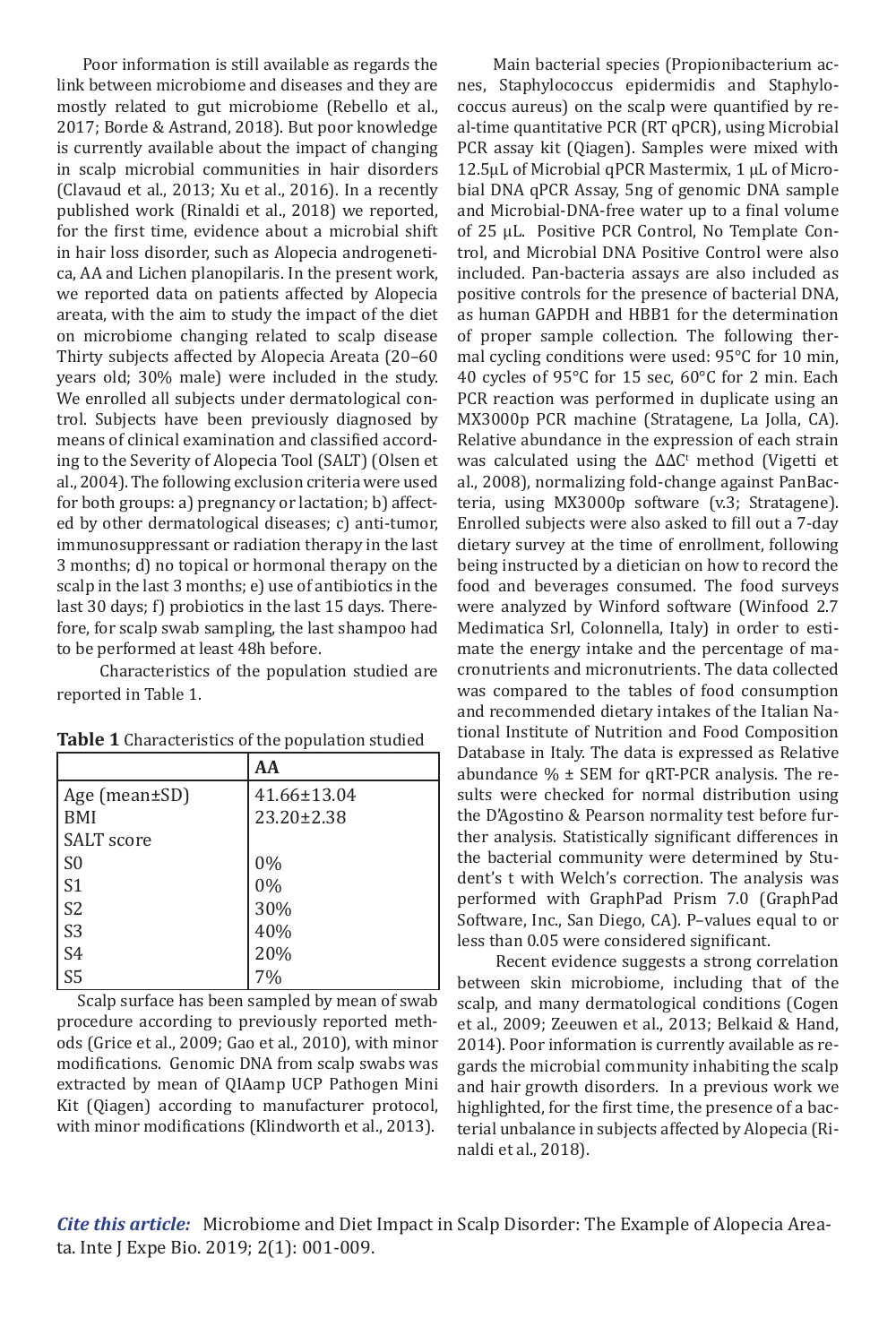Figure 1 reports the % of the distribution of main bacterial strains on the scalp in analyzed subjects, grouped as regard SALT score. Data are expressed as % of fold induction versus healthy subjects in our database. All analyzed groups showed an increase in the P. acnes population and no significant (p<0,005) differences were reported between groups. All groups also showed a significant (p<0.005) decrease of S. epidermidis species compared to baseline (healthy subjects) (Fig. 1). No significant (p<0,005) differences were found as regard S. aureus species in group S2, S3 and S4 (Fig. 1). On the contrary, a significant (p<0.005) decrease was reported in the S5 group (Fig. 1).



**Figure 1:** RT-qPCR quantification (% of fold change) of main bacterial species (P. acnes, S. epidermidis, and S.aureus) inhabiting the scalp in subjects affected by alopecia areata (AA) (N=15). S2: 25%-49% hair loss; S3: 50%-74% hair loss; S4: 75%-99% hair loss; S5: 100% hair loss. \* p<0.05; \*\*p<0.01.

 Figure 3 show the intake of macronutrients and micronutrients in the analyzed group, compared to Recommended (LARN) values in Italy.





*Cite this article:* Microbiome and Diet Impact in Scalp Disorder: The Example of Alopecia Areata. Inte J Expe Bio. 2019; 2(1): 001-009.









300

**FOLIC ACID** 

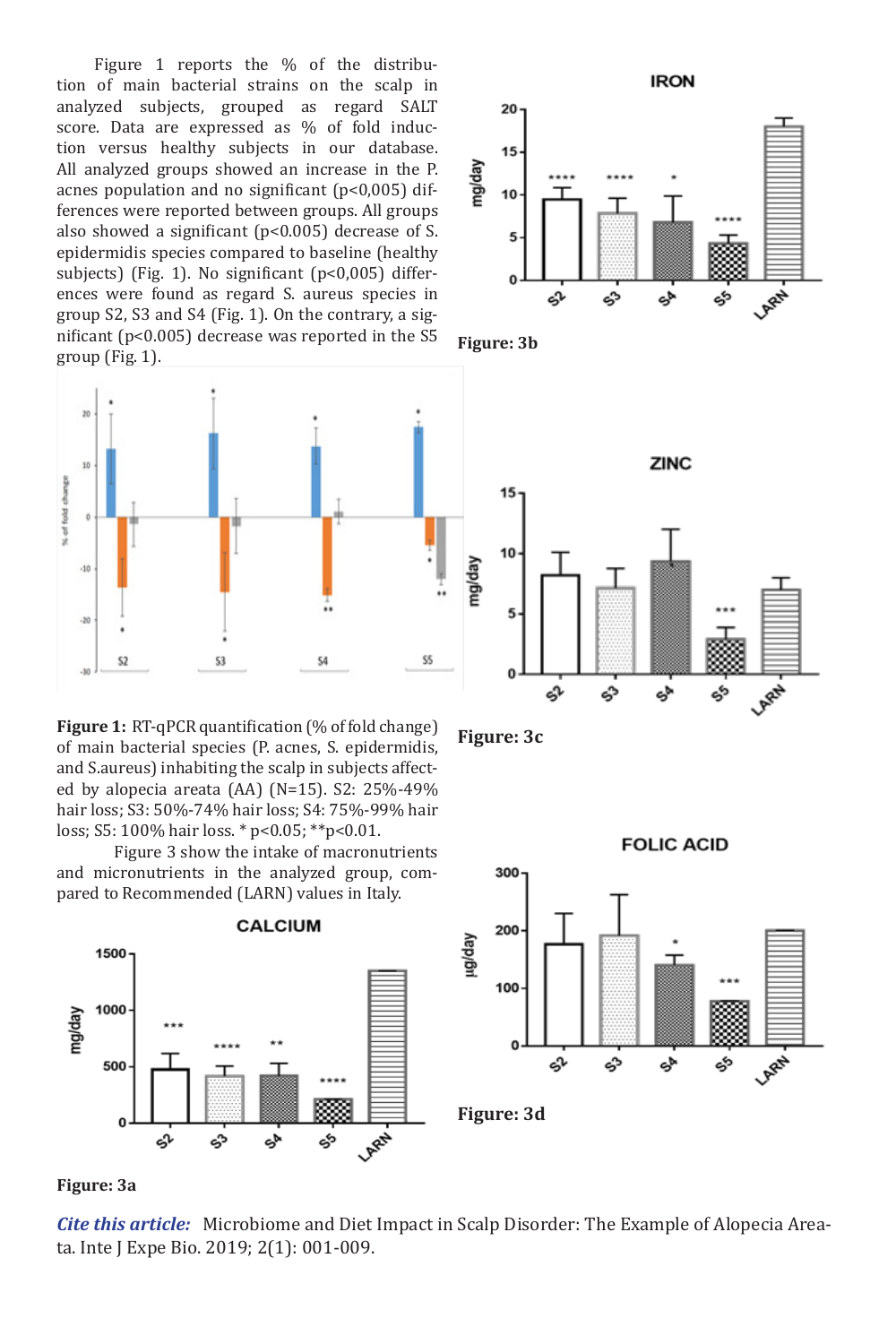

**Figure: 3e**



**Figure: 3f**



**Figure: 3h**





**Figure: 3i**

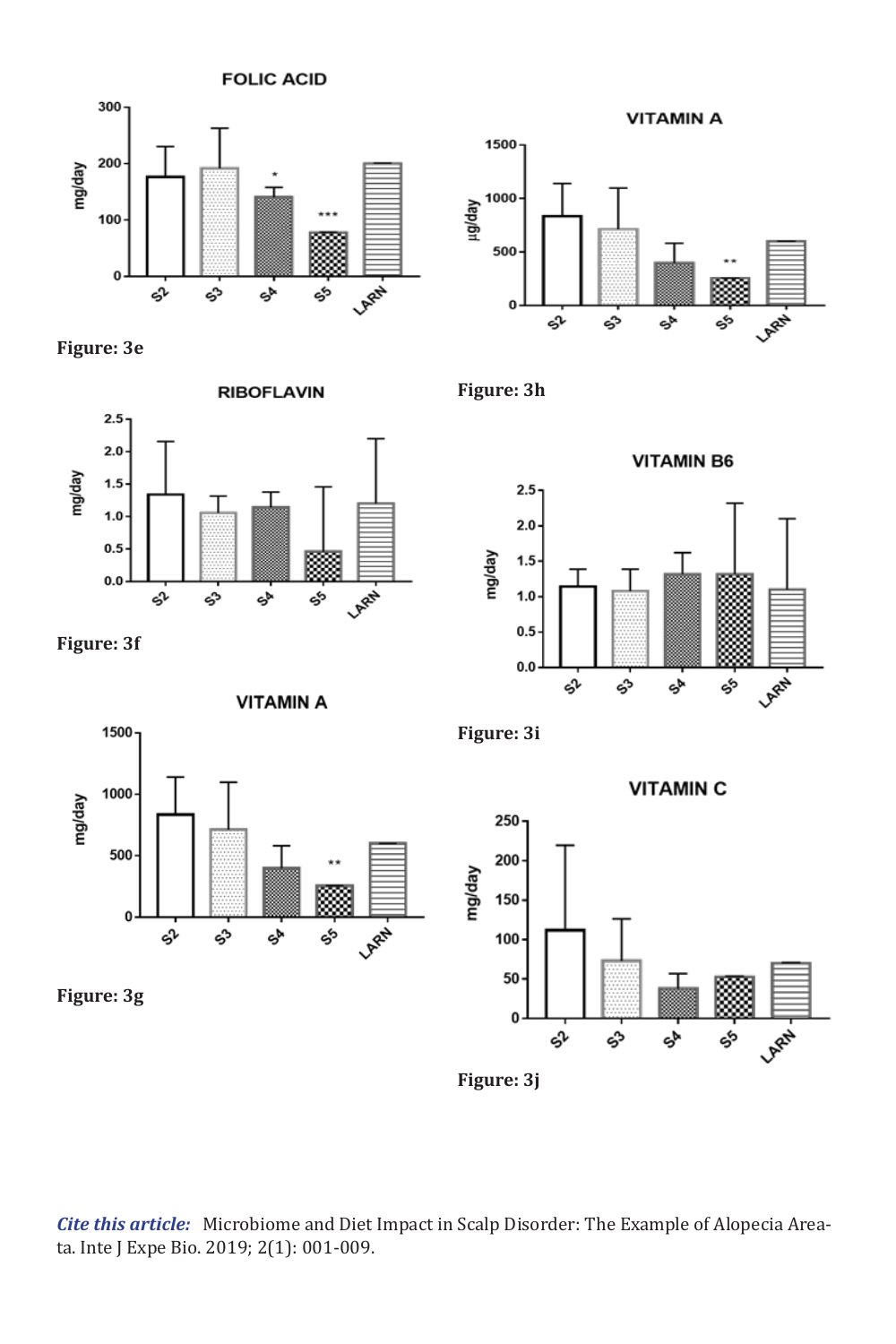

**Figure: 3k**



**Figure: 3l**



**Figure: 3m**



## **Figure: 3n**

Figure 3. Daily reported micronutrients intake in subjects affected by alopecia areata (AA) (N=15), assessed by a 7-day weighed food record. LARN: Nu trition and Energy Reference Assuming Levels.

(a) Calcium; (b) Iron; (c) Zinc; (d) Folic acid;  $(e)$ Niacin; (f) Riboflavin; (g) Thiamine; (h) Vitamin A; (i) Vitamin B6; (j) Vitamin C (k) Vitamin D; (l) Bio tin; (m) Vitamin E; (n) Vitamin B12. S2: 25%-49% hair loss; S3: 50%-74% hair loss; S4: 75%-99% hair loss; S5: 100% hair loss. \* p<0.05; \*\*p<0.01.

 The daily amount of proteins was significantly lower in S3, S4 (p< 0.05) and, especially, S5 group (p< 0,01) (Fig. 2a). The analysis of the food sur vey also highlighted a lower intake of lipids for S3 (p<0,005) and S5 group (p<0,001) (Fig. 2b). S2, S3, and S4 also showed lower and comparable intake of carbohydrates compared to LARN values (p< 0,005) (Fig. 2c). All analyzed groups also reported a very small intake of amide (S2: p<0,001; S3: p<0,005; S4: p<0,01; S5: p<0,001) (Fig. 2d) and fiber (S2: p<0,01; S3: p<0,05; S4: p<0,01; S5: p<0,001) (Fig. 2e). No differences were found as regard cholester ol (Fig. 2f) and saturated fatty acids (Fig. 2g) intake compared to LARN values. Most interesting, a sig nificant lower intake of polyunsaturated fatty acids (S2: p<0,05; S3: p<0,001; S4: p<0,01; S5: p<0,001)<br>(Fig. 2h) was reported in all groups. On the other (Fig. 2h) was reported in all groups. side, all groups showed a higher intake of monoun saturated fatty acids (S2: p<0,01; S3: p<0,005; S4: p<0,01; S5: p<0,001) (Fig. 2i).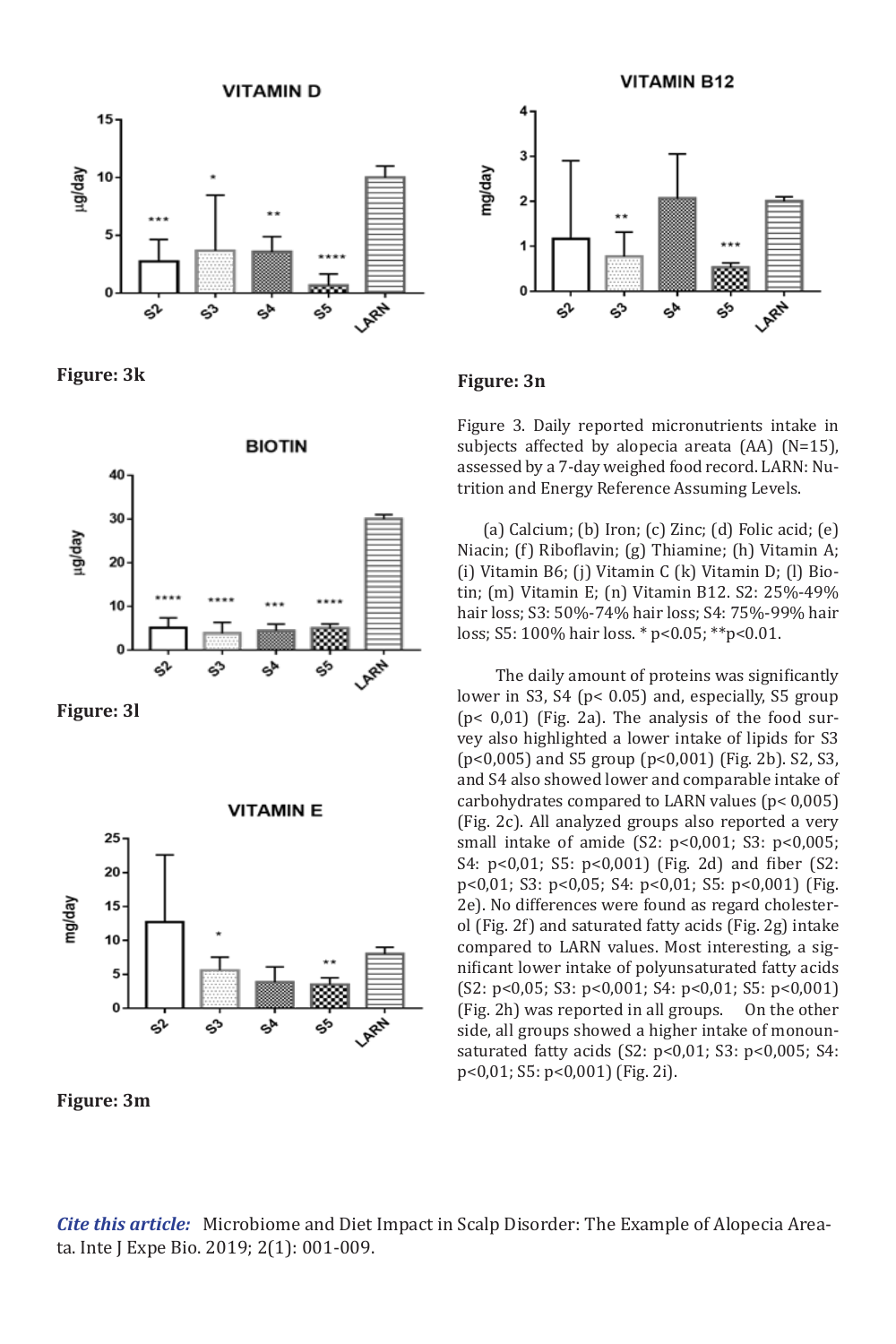**AMIDE** 



**Figure: 2a**









**Figure: 2b**



**Figure: 2e**

mg/day

**CHOLESTEROL** 300 200 100

కీ

LARA

ళ

**Figure: 2f**

O

ςV

ఫి

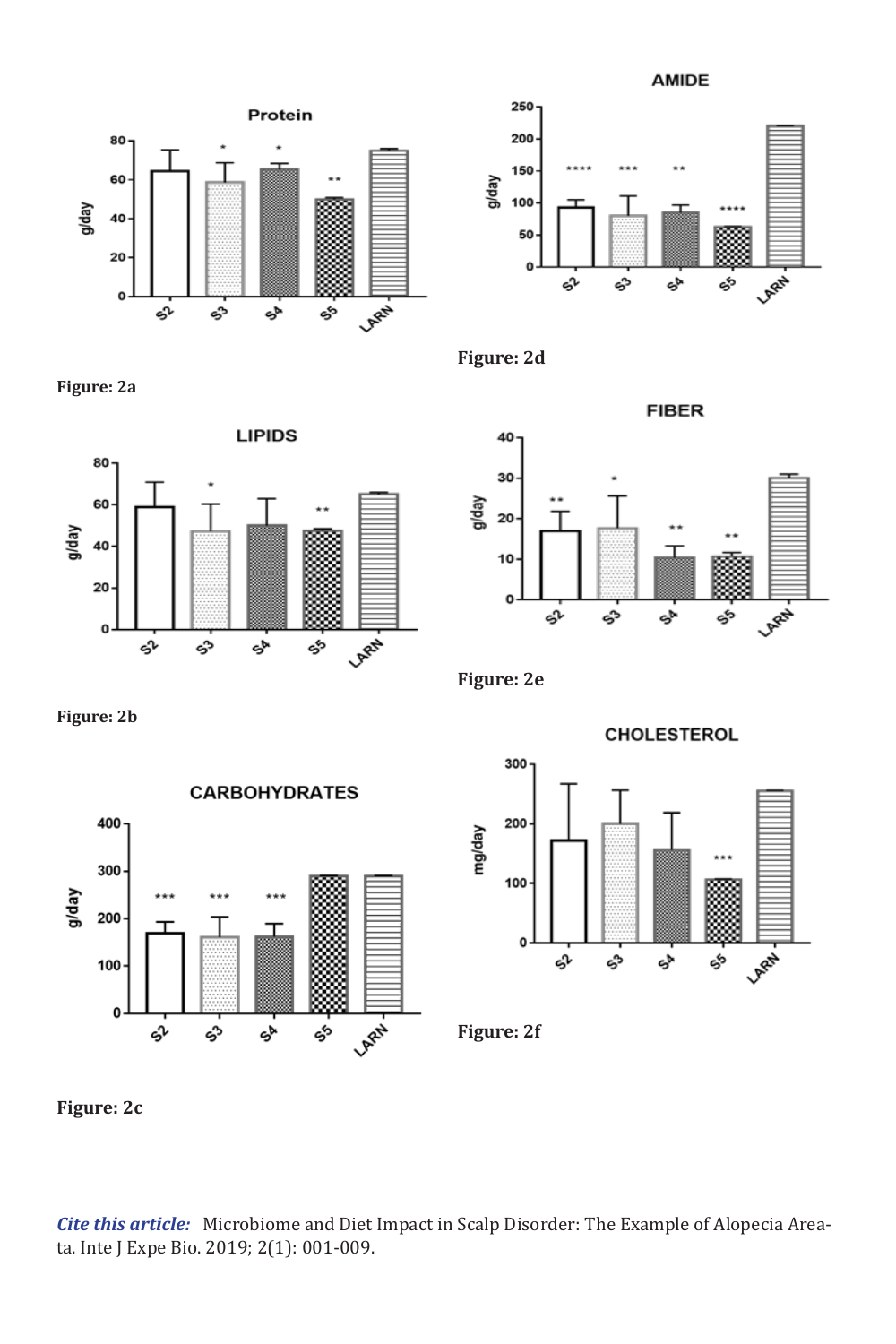





**Figure: 2h**

MONOUNSATURATED FATTY ACIDS 40 30 % of total 20 10 n **LAREN** еÞ ςV ఫొ



**Figure 2:** Daily reported macronutrients intake in subjects affected by alopecia areata (AA) (N=15), as sessed by a 7-day weighed food record. LARN: Nu trition and Energy Reference Assuming Levels.

(a) Proteins; (b) Lipids; (c) Carbohydrates; (d) Amide; (e) Fiber; (f) Cholesterol; (g) Saturated fat ty acids; (h) Polyunsaturated fatty acids; (i) Mon ounsaturated fatty acids. S2: 25%-49% hair loss; S3: 50%-74% hair loss; S4: 75%-99% hair loss; S5: 100% hair loss. \* p<0.05; \*\*p<0.01.

 With regards to the micronutrients intake (Fig. 3), we noticed a significantly lower intake of calcium (S2: p<0,005; S3: p<0,001; S4: p<0,01; S5: p<0,001) (Fig. 3a), and iron (S2: p<0,001; S3: p<0,001; S4: p<0,05; S5: p<0,001) (Fig. 3b) in all analyzed groups. No differences were reported with regards to the zinc intake between groups and compared to LARN values (Fig. 3c). A significantly lower intake of folic acid was reported only in S4 and S5 groups (S4: p<0,05; S5: p<0,005) (Fig. 3d). No significant differences were reported in vitamins intake (Fig. 3e-j) with the exception of Vitamin D (Fig. 3k) (S2: p<0,005; S3: p<0,05; S4: p<0,01; S5: p<0,001) and bi otin (Fig. 3l) (S2: p<0,001; S3: p<0,001; S4: p<0,005; S5: p<0,001). A significantly lower intake of vitamin E and vitamin B12 was also reported in S3 and S5 group, respectively  $(S3: p<0.05; S5: p<0.01$  and S3: p<0,01; S5: p<0,001, respectively) (Fig. 3m-n).

 The findings of the present work are in line with our previous data. Here we added more knowledge as regards to bacterial dysbiosis and AA severi ty score. Our findings suggested the presence of a unique ecosystem in AA patch which leads to an un balance in P. acnes species at the expense of S. epi dermidis species. Even if an interindividual differ ence has to be considered, this unbalancing did not seem to be correlated with the severity of AA, with the exception of the more severe grade (S5, as SALT score level) in which there has also been a signifi cant decrease of S. aureus species reported.

 The aim of the present work was to investigate if different dietary habits can contribute to microbial dysbiosis of the scalp of AA subjects.

 Hypocaloric regimen or scarcity of proteins, min erals, amino acids, vitamins, and essential fatty acids derived from an unbalanced diet can lead to structural changes in the hair follicle and, eventually, to hair loss (Rushton, 2002). Therefore, micronutri ents have been implicating in affecting chronic telo gen effluvium, androgenetic alopecia (AGA), female pattern hair loss (FPHL), and AA (Spivak & Jackson, 1977;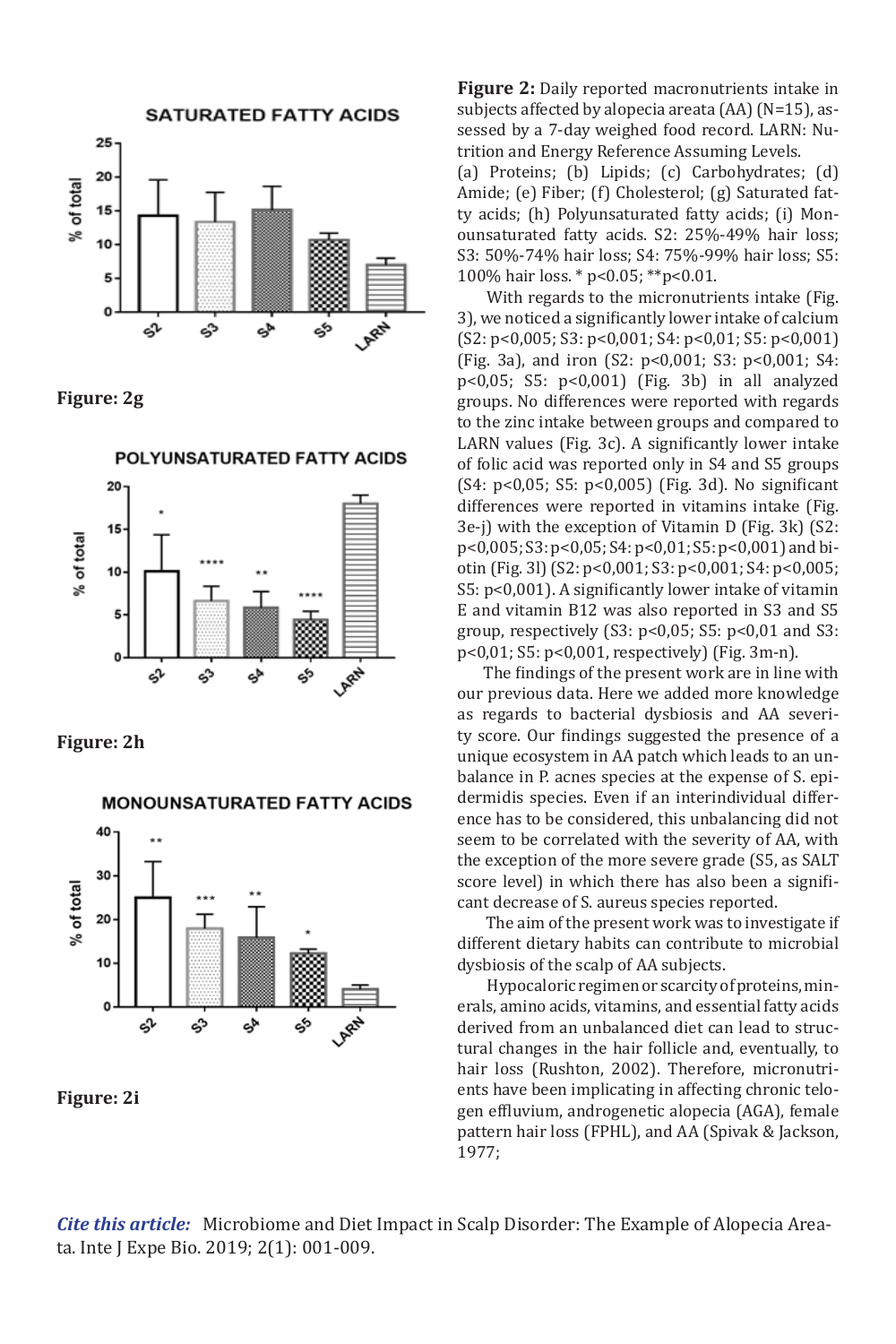Goldberg & Lenzy, 2010; Mubki et al., 2014). Indeed, many of the above micronutrients are reported to affect the hair follicle regarding restoration of hair growth, cell division, cycling (Finner, 2013).

 Even though recent evidence (Scott et al., 2013) strongly highlighted the ability of diet to impact on gut and oral (Kato et al., 2017) microbiome, poor knowledge is still available about the influence of diet on microbial dysbiosis in skin disorders (Bowe et al., 2010; Gallo et al., 2011). Evidence is mainly linked to acne vulgaris (Borde & Astrand, 2018; Zouboulis et al., 2014; Grossi et al., 2016), atopic dermatitis (Manam et al., 2014) and psoriasis (Zákostelská et al., 2016).

 More and more evidence has been accumulated with regards to the link between gut and hair disorders (Rebello et al., 2017; Borde & Astrand, 2018). In autoimmune disease, among which AA, immune response leads to tissue damage and loss of function of the intestinal barrier (Mu et al., 2017). Therefore, the permeability of the epithelial lining may be compromised; antigens, toxins, and bacteria migrated from the lumen to the bloodstream leading to a syndrome known as "leaky gut" (Mu et al., 2017). Modulating the gut microbiome also by mean of diet represents a valid approach for regulating and restoring such damage, leading to an improvement of the autoimmune disease.

 Combining data from microbial dysbiosis of the scalp and diet a clear link between dietary food intake and the severity grade of AA could not be hypothesized. On the other hand, the impact of lower intake of some macronutrient and micronutrients lead to hypothesize an impact on microbial dysbiosis on the scalp and suggests the possibility to modulate microbial dysbiosis by targeted dietary approaches.

 For example, modulating the intake of monounsaturated fatty acids by lowering them in favor of some polyunsaturated fatty acids could help reduce general inflammatory status (Raphael et al., 2013).

 Similarly, improving the intake of some micronutrients such as calcium, iron and folic acid could lead to an improvement of hair follicle healthiness. Most interestingly, all analyzed groups reported a lower intake of vitamin D and biotin, two micronutrients strongly involved in hair follicle development (Finner, 2013; Chiu et al., 2015; Patel et al., 2017). The benefits of dietary intervention would be not be limited to hair follicle development itself, but also extended to the modulation of the microbial ecosystem around the hair follicle. Thus, increasing dairy intake of biotin and in general, vitamins leads to an increase of nutrients for the hair follicle contributing to a healthier ecosystem for microbial communities of the scalp which can result in themselves be stimulated into micronutrients biosynthesis.

 The data from the present study is just a limited representation of a larger set of data we have accumulated in our clinical practice. Indeed, we have noticed, for example, how a gluten-free diet could strongly affect AA evolution in patients affected by non-celiac gluten sensitivity (NCGS), in which AA manifestations systematically recurred following a non-gluten free diet. Therefore, even though not conclusive, our data also opens to a new diet and microbiome-based adjuvant approaches in the management of hair disorders such as AA. Larger studies are still needed to better investigate the role of the microbiome in scalp diseases and different drivers involved in this process.

## **AUTHOR STATEMENTS**

Conceptualization, Methodology, and Investigations: DP and FR. Data curation and Formal Analysis: DP. Resources: ES and FR. Wrote the paper: DP, BM, and FR. Funding acquisition: GG and FR. Supervision: ES and FR.

#### **CONFLICT OF INTEREST**

FR and ES serve as a consultant for Giuliani S.p.A. DP are employed by Giuliani S.p.A.

#### **FUNDING INFORMATION**

This study was supported by the Giuliani SpA. **ETHICAL APPROVAL**

The study was approved by the Ethical Independent Committee for Clinical, not a pharmacological investigation in Genoa (Italy) and in accordance with the ethical standards of the 1964 Declaration of Helsinki. Volunteers signed informed consent. **REFERENCES**

1. Belkaid, Y, Hand, T (2014). Role of the microbiota in immunity and inflammation. Cell 157,121-141.<br>2. Borde. A. Åstrand. A (2018). Alonecia

Borde, A, Åstrand, A (2018). Alopecia areata and the gut-the link opens up for novel therapeutic interventions. Expert Opin Ther Targets 22(6),503-511.<br>3. Bowe, WP, Joshi, SS, Shalita, A

Bowe, WP, Joshi, SS, Shalita, AR (2010). Diet and acne. J Am Acad Dermatol 63,124-41.<br>4. Brenner, W, Diem, E, Gs.

Brenner, W, Diem, E, Gschnait, F (1979) Coincidence of vitiligo, alopecia areata, onychodystrophy, localized scleroderma and lichen planus. Dermatologica 159(4), 356-60.<br>5. Camacho, F (1997). Alopecia areata. Clin

5. Camacho, F (1997). Alopecia areata. Clinical characteristics and dermatopathology. In: Trichology: Diseases of the Pilosebaceous Follicle. Aula Medical Group S. A, Madrid pp. 440–471.

6. Chiu, CH, Huang, SH, Wang, HM (2015). A review: hair health, concerns of shampoo ingredients and scalp nourishing treatments. Curr Pharm Biotechnol 16, 1045–1052.

7. Clavaud, C, Jourdain, R, Bar-Hen, A, et al. (2013) Dandruff is associated with disequilibrium in the proportion of the major bacterial and fungal populations colonizing the scalp. PLoS One 8(3):e58203. Erratum in: PLoS One 8(10).

8. Cogen, AL, Nizet, V, Gallo, RL (2009). Skin microbiota: A source of disease or defence? Br J Dermatol 158,442-455.

9. Cordain, L, Lindeberg, S, Hurtado, M, Hill, K, Eaton, SB, Brand-Miller, J (2002). Acne vulgaris: a disease of Western civi-